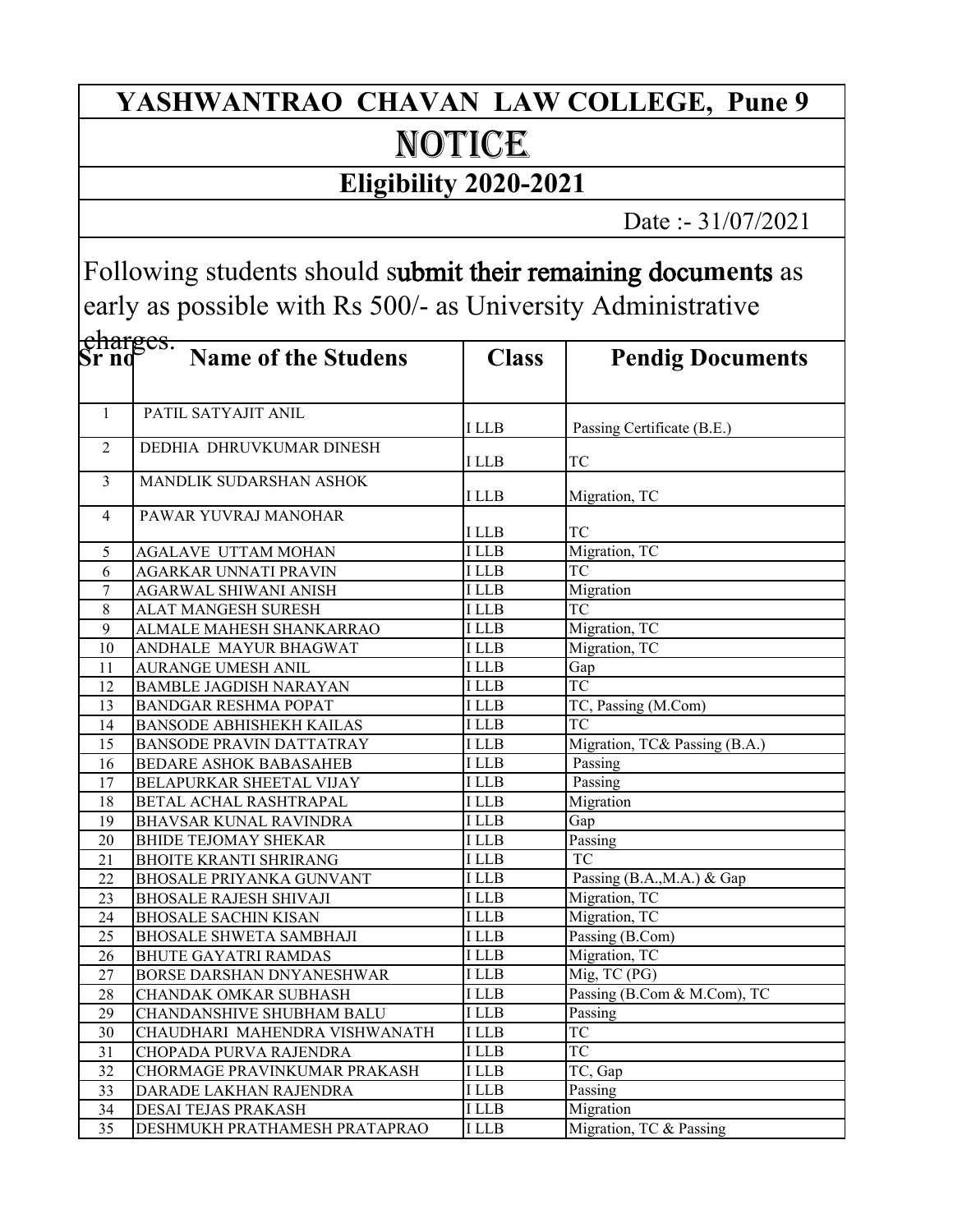| Sr no | <b>Name of the Studens</b>      | <b>Class</b> | <b>Pendig Documents</b>          |
|-------|---------------------------------|--------------|----------------------------------|
|       |                                 |              |                                  |
| 36    | DESHPANDE POORVA MUKUND         | <b>I</b> LLB | Migration, TC                    |
| 37    | DESHPANDE PRASHANT MUKUND       | I LLB        | <b>TC</b>                        |
| 38    | DEVGIRIKAR OMKAR NARAYAN        | <b>ILLB</b>  | <b>TC</b>                        |
| 39    | DHOKALE MONALI TUSHAR           | I LLB        | <b>TC</b>                        |
| 40    | DIXIT SHIVAM PUSHPENDRA         | I LLB        | <b>TC</b>                        |
| 41    | DOLARE POONAM DNYANOBA          | I LLB        | Migration, TC                    |
| 42    | GADE ATUL CHHAGANRAO            | I LLB        | M.A.(Passing)                    |
| 43    | GADE SACHIN PANDURANG           | I LLB        | TC                               |
| 44    | <b>GAIKWAD VICKY SURESH</b>     | <b>ILLB</b>  | Passing                          |
| 45    | <b>GALANDE DHANANJAY ASHOK</b>  | I LLB        | Migration, TC                    |
| 46    | GARIMA                          | <b>ILLB</b>  | Marksheet & Passing (B.Com) & TC |
| 47    | <b>GOLE ASHISH KAILAS</b>       | <b>ILLB</b>  | Migration                        |
| 48    | <b>GORE SHUBHAM UTTAM</b>       | <b>ILLB</b>  | Migration, TC                    |
| 49    | HASABE RAKESH APPASAHEB         | I LLB        | Gap, TC                          |
| 50    | HIRASKAR SWATI SUJEET           | <b>ILLB</b>  | B.Com.(Passing), TC              |
| 51    | HOLKAR ANIKET DATTATRAY         | <b>ILLB</b>  | Passing (B.A) & TC               |
| 52    | <b>INAMDAR SIKANDAR DASTGIR</b> | <b>ILLB</b>  | <b>TC</b>                        |
| 53    | <b>JADHAO SANDEEP VIJAY</b>     | <b>ILLB</b>  | Passing (MBA)                    |
| 54    | <b>JADHAV PRIYA AMBADAS</b>     | <b>ILLB</b>  | Migration, TC                    |
| 55    | <b>JADHAV UTKARSH PRAVIN</b>    | I LLB        | <b>TC</b>                        |
| 56    | JAGDALE ASHISH SADANAND         | I LLB        | Migration, TC                    |
| 57    | JAGDISH ASHLESHA JIYAJI         | I LLB        | Passing (BA)                     |
| 58    | JARHAD RAMESHWAR VILAS          | I LLB        | Migration, TC                    |
| 59    | JETHE ANAND ARJUN               | <b>ILLB</b>  | Migration, TC                    |
| 60    | KAD PALLAVI DHANRAJ             | I LLB        | Migration, TC                    |
| 61    | KADAM GAJANAN VITTHALRAO        | I LLB        | Migration, TC                    |
| 62    | KADAM SUMIT PRASAD              | I LLB        | Passing (M.Com)                  |
| 63    | KALE SUCHITA DATTATRAY          | <b>ILLB</b>  | <b>TC</b>                        |
| 64    | KALE VINAYAK VISHWANATH         | <b>ILLB</b>  | Passing (M.A,)TC &GAP            |
| 65    | KAMBLE MAYUR MOHAN              | I LLB        | <b>TC</b>                        |
| 66    | KAMBLE PRADNYA SHIVRAM          | <b>ILLB</b>  | Passing (M.Com) & TC             |
| 67    | KAMBLE SHARDA BHAGWAN           | I LLB        | Passing $& \overline{TC}$        |
| 68    | KAMBLE TEJAS SHRIDHAR           | I LLB        | <b>TC</b>                        |
| 69    | KAMTHE SAMRUDDHI JAGGANTH       | <b>ILLB</b>  | TC                               |
| 70    | KANADE DINKAR BHAGWANTRAO       | I LLB        | Migration, TC & Gap              |
| 71    | KANTE MANOJ PANDURANG           | I LLB        | Migration, TC                    |
| 72    | KAPOOR GAURI SANDEEP            | I LLB        | <b>TC</b>                        |
| 73    | KASBE SURAJ HARSHAWARDHAN       | I LLB        | Migration, TC                    |
| 74    | KHALSODE JYOTI HARI             | I LLB        | Passing(B.A,M.A. & Blib)         |
| 75    | KHANDEKAR NAGNATH BHIKU         | I LLB        | Migration, TC                    |
| 76    | KHATPE DIPAK KALURAM            | I LLB        | Passing(M.Com), Gap & TC         |
| 77    | KHATPE MONALI VITTHAL           | I LLB        | <b>TC</b>                        |
| 78    | KHEDEKAR POOJA BHAGWAN          | I LLB        | Migration, TC                    |
| 79    | KHEDKAR VIJAYA JAYANT           | I LLB        | <b>TC</b>                        |
| 80    | KHENAT SHANTANU PRAKASH         | I LLB        | TC & Gap                         |
| 81    | KHILARE SACHIN POPAT            | I LLB        | <b>TC</b>                        |
| 82    | KHOT RAHUL CHANDRAKANT          | I LLB        | Migration, TC                    |
| 83    | KHOT SANKET DATTAJIRAO          | I LLB        | Passing (B.A)                    |
| 84    | KHUNE SURAJ SAHEBRAO            | I LLB        | TC & Gap                         |
| 85    | KHUNTE SHAILA SOMNATH           | I LLB        | TC                               |
| 86    | KOKANI KUSH ICHHARAM            | I LLB        | <b>TC</b>                        |
| 87    | KULKARNI PRACHI NITIN           | I LLB        | Gap                              |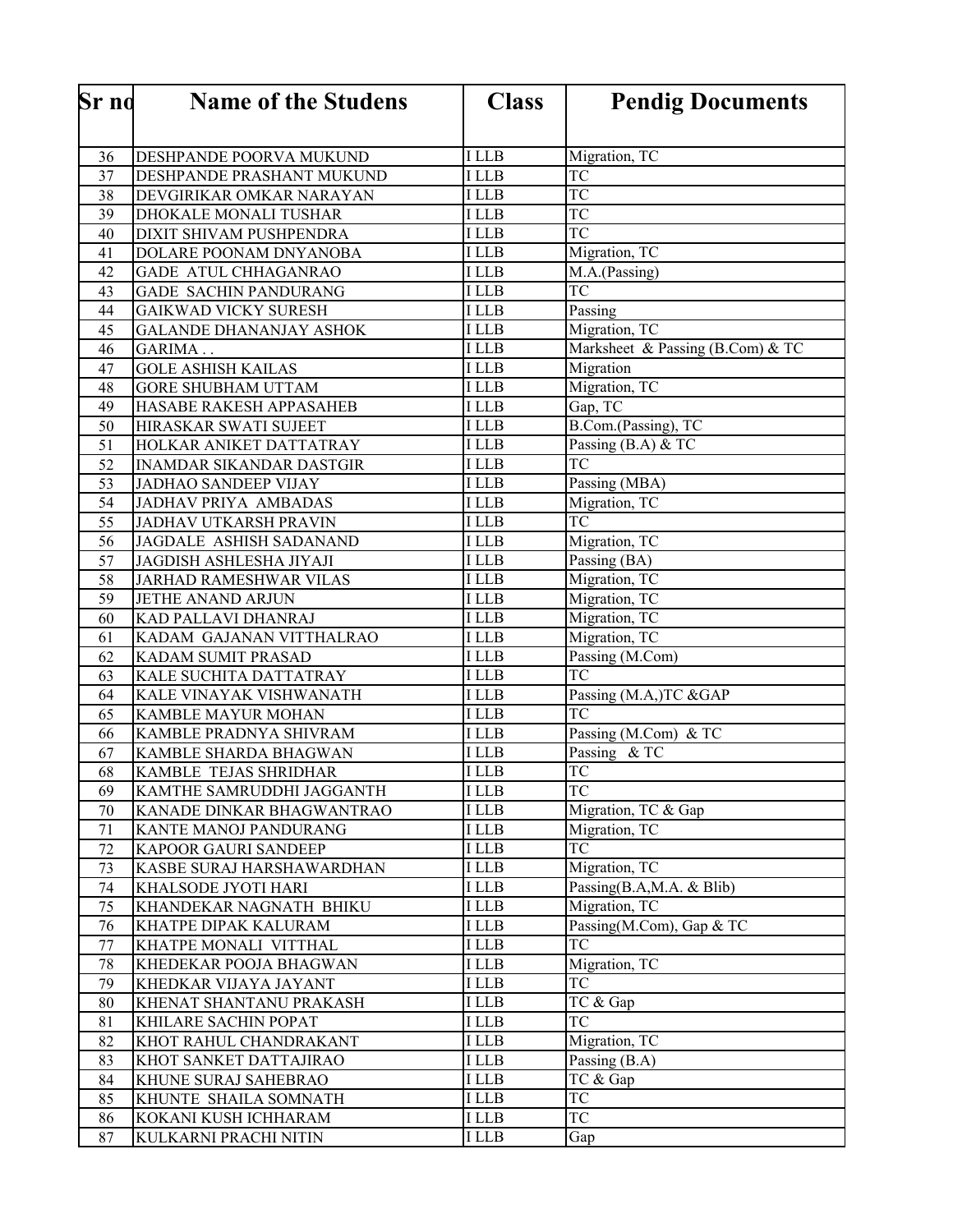| <b>Sr</b> no | <b>Name of the Studens</b>                         | <b>Class</b>   | <b>Pendig Documents</b>            |
|--------------|----------------------------------------------------|----------------|------------------------------------|
|              |                                                    |                |                                    |
| 88           | KULKARNI SIDDHARTH SANTOSH                         | <b>I</b> LLB   | Migration, TC                      |
| 89           | KULKARNI SONALI VINAYAK                            | <b>ILLB</b>    | TC                                 |
| 90           | LANDE PRATIK NAVNATH                               | <b>ILLB</b>    | Migration, TC                      |
| 91           | LANDGE VARSHA BHIMRAO                              | I LLB          | Migration                          |
| 92           | <b>LATE AMOL POPAT</b>                             | I LLB          | Migration, TC & Passing            |
| 93           | MAHAMULKAR DIGVIJAY ANAND                          | <b>ILLB</b>    | <b>TC</b>                          |
| 94           | MAKANDAR SABAA KALANDAR                            | I LLB          | Migration, TC & Passing            |
| 95           | MAKHARE CHITRA AMOL                                | I LLB          | Migration, TC                      |
| 96           | <b>MALI PALLAVI ASHOK</b>                          | <b>ILLB</b>    | Passing                            |
| 97           | MANKAR VILAS GULABRAO                              | <b>ILLB</b>    | Migration, TC & Passing (B.E &M.E) |
| 98           | MAYRANE MADHUMATI MANMATHAPPA                      | <b>ILLB</b>    | Migration, TC & Gap                |
| 99           | MEDHE SWAPNIL SAWATA                               | <b>ILLB</b>    | Migration, TC & Passing            |
| 100          | MORAMPALLE MAHESH DNYANOBA                         | <b>ILLB</b>    | Migration, TC & Passing            |
| 101          | MOTALE AARTI LAXMIKANT                             | <b>ILLB</b>    | Migration                          |
| 102          | MUNDHE PALLAVI VISHNU                              | <b>ILLB</b>    | Passing                            |
| 103          | MUNTODE NILESH NAMDEO                              | <b>ILLB</b>    | <b>TC</b>                          |
| 104          | NARE VAISHNAVEE RAVINDRA                           | <b>ILLB</b>    | Passing                            |
| 105          | NARVADE DNYANESHWAR UMAKANTRAO                     |                |                                    |
|              |                                                    | I LLB          | Migration, TC                      |
| 106          | NATU SHEETAL YUVRAJ                                | <b>ILLB</b>    | $\overline{\text{TC}}$             |
| 107          | NIKAM CHETAN JIBHAU                                | I LLB          | Passing                            |
| 108          | NIKAM POONAM SUNIL                                 | I LLB          | TC & Gap                           |
| 109          | <b>OMASE NILESH DILIP</b>                          | I LLB          | Migration, TC                      |
| 110          | PALWE SHVETA VIJAY                                 | I LLB          | Passing                            |
| 111          | PANICKER BINU THULASIDHARAN                        | I LLB<br>I LLB | TC                                 |
| 112<br>113   | PARAKH PAVAN PRAKASH<br>PASALKAR SUKESH SHANKARRAO | I LLB          | Passing<br><b>TC</b>               |
| 114          | PATIL AJIT GAJANAN                                 | <b>ILLB</b>    | Migration, TC                      |
| 115          | PATIL GOPAL DNYANESHWAR                            | <b>ILLB</b>    | Migration, TC                      |
| 116          | PATIL NASIR SALIM                                  | <b>ILLB</b>    | <b>TC</b>                          |
| 117          | PATIL PRATIK VIVEK                                 | <b>ILLB</b>    | TC & Passing                       |
| 118          | PATIL RUTUJA KISHORE                               | I LLB          | TC                                 |
| 119          | PATIL SANJAY SHAHAJIRAO                            | <b>ILLB</b>    | Migration, TC                      |
| 120          | PATIL SWATI DHARMA                                 | <b>ILLB</b>    | Migration, TC                      |
| 121          | PATIL VISHAKHA DIPAK                               | I LLB          | Migration, TC & BA (Passing)       |
| 122          | PATIL YOGESH BALASAHEB                             | I LLB          | Migration, TC                      |
| 123          | PAWAR ATUL NARSING                                 | I LLB          | Migration                          |
| 124          | PAWAR KIRAN PANDURANG                              | I LLB          | <b>TC</b>                          |
| 125          | PAYGUDE PRAJWAL PRAMOD                             | I LLB          | Gap                                |
| 126          | PHADTARE SURAJ PRAKASH                             | I LLB          | <b>TC</b>                          |
| 127          | PHAPAL ARUN SHANKARRAO                             | I LLB          | Migration, TC                      |
| 128          | PHULE SHRADDHA NANDKUMAR                           | I LLB          | B.Com Marksheet & Passing, TC      |
| 129          | PRADHAN SADASHIV SHARADCHANDRA                     | I LLB          | <b>TC</b>                          |
| 130          | PRIYANKA MISHRA                                    | I LLB          | TC & Passing                       |
| 131          | PULEKAR CHAITANYA ARUNKUMAR                        | I LLB          | Migration, TC & Gap                |
| 132          | RAJHANS SUKRIT ANIKET                              | <b>ILLB</b>    | Migration, TC                      |
| 133          | RANDIVE CHETAN BAPU                                | I LLB          | Passing                            |
| 134          | RAUT VITTHAL HARIDAS                               | I LLB          | TC                                 |
| 135          | ROKADE AJINKYA DILIP                               | I LLB          | $\overline{TC}$ & Gap              |
| 136          | SALUNKHE NITIN RAJARAM                             | I LLB          | TC & Passing (M.Com, PGDBM)        |
| 137          | <b>SALVE UDAY SUKHDEV</b>                          | I LLB          | <b>TC</b>                          |
| 138          | SALVI SIMRAN SHAM                                  | I LLB          | Migration, TC                      |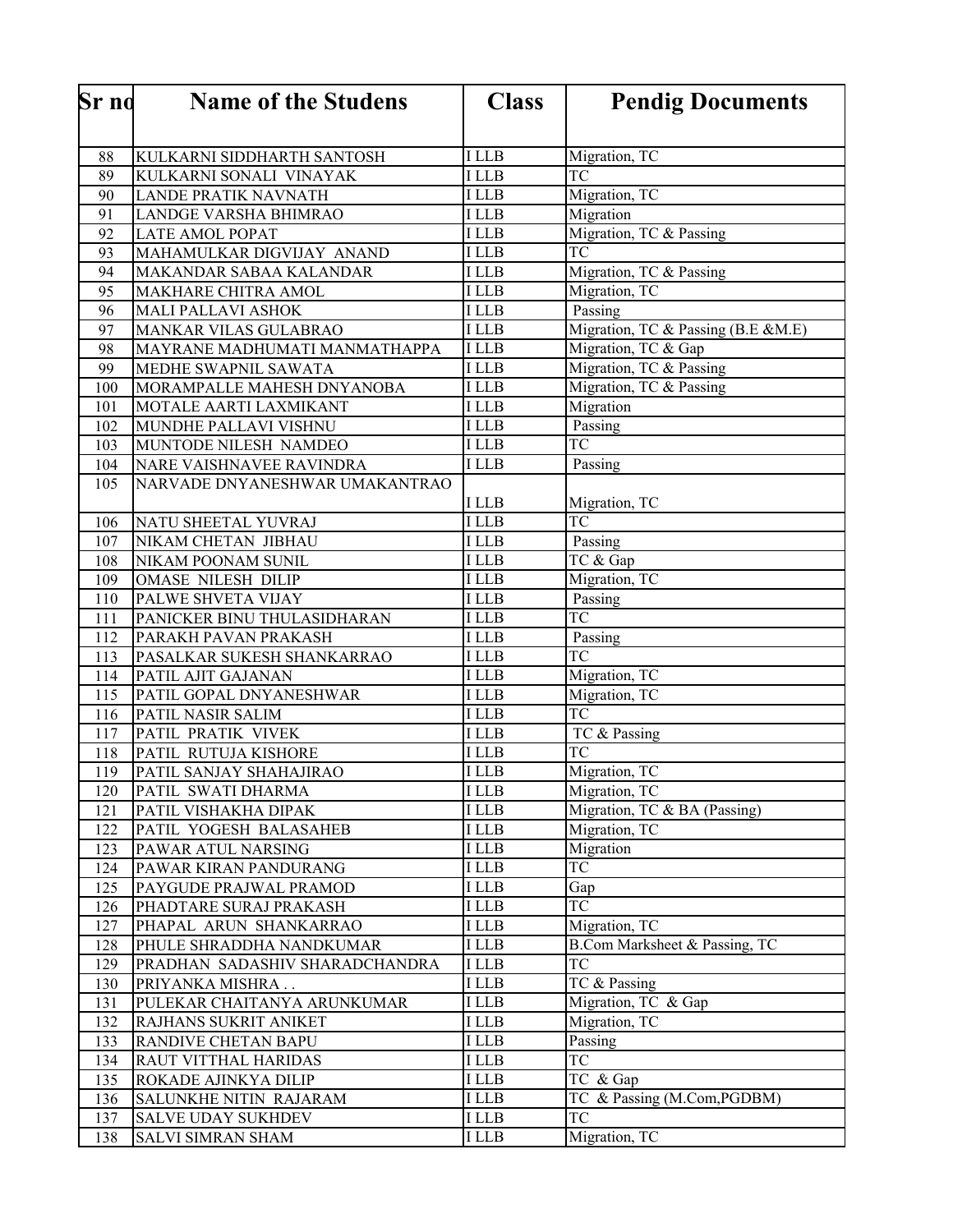| <b>Sr</b> no               | <b>Name of the Studens</b>                         | <b>Class</b>             | <b>Pendig Documents</b>         |
|----------------------------|----------------------------------------------------|--------------------------|---------------------------------|
|                            |                                                    |                          |                                 |
| 139                        | SANDHYA PANDEY                                     | <b>ILLB</b>              | Passing                         |
| 140                        | SANDHYA SUMAN                                      | <b>ILLB</b>              | Passing                         |
| 141                        | <b>SARAF AKASH BHANUDAS</b>                        | <b>ILLB</b>              | <b>TC</b>                       |
| 142                        | SARBHUKAN DHIRAJ ARUN                              | I LLB                    | <b>TC</b>                       |
| 143                        | SAWANT KAJAL RAMAKANT                              | <b>ILLB</b>              | Migration, TC                   |
| 144                        | SHAH SWAPNIL MAHAVIR                               | I LLB                    | Migration, TC & Passing         |
| 145                        | SHARDUL DEVADATT GAJANAN                           | I LLB                    | Passing                         |
| 146                        | SHARMA SACHIN OMPRAKASH                            | I LLB                    | TC                              |
| 147                        | SHELKE AMRUTA KARNODAY                             | I LLB                    | Migration, TC & Passing         |
| 148                        | SHINDE MAHADEO MOTIRAM                             | I LLB                    | Passing (M.A)                   |
| 149                        | <b>SOMA DUTTA.</b>                                 | I LLB                    | Migration, TC                   |
| 150                        | SONAWANE JITENDRA PRAKASH                          | I LLB                    | TC                              |
| 151                        | SONAWANE NARENDRA KISAN                            | I LLB                    | <b>TC</b>                       |
| 152                        | SONTAKKE TRUPTI MANIK                              | I LLB                    | M.Com (Marksheet & Passing)     |
| 153                        | SONULE SHUKRANTI DILIP                             | I LLB                    | Migration, TC                   |
| 154                        | <b>SORAL RISHAB</b>                                | I LLB                    | TC                              |
| 155                        | SURYAWANSHI SHARAD DINKARRAO                       | I LLB                    | $\overline{TC}$                 |
| 156                        | TAKAWANE DHIRAJ SHIVAJI                            | <b>ILLB</b>              | Passing                         |
| 157                        | TEMKAR PRABHAKAR JAGANNATH                         | I LLB                    | Migration                       |
| 158                        | THORAT AKSHAY ANKUSH                               | <b>ILLB</b>              | <b>TC</b>                       |
| 159                        | THORAT DHANANJAY MADHAVRAO                         | I LLB                    | Migration, TC                   |
| 160                        | THORWE MAHESH VISHNUPANT                           | <b>ILLB</b>              | Passing (M.ed)                  |
| 161                        | TIWARI AMIT SHASHIKANT                             | I LLB                    | Migration, TC                   |
| 162                        | TUDME GAJANAN BHIMRAO                              | I LLB                    | Migration, TC                   |
| 163                        | UMAP AJINKYA SUBHASH                               | I LLB                    | Migration, TC & Passing         |
| 164                        | VAISHNAV SONALI RADHESHYAM                         | I LLB                    | Migration & Passing             |
| 165                        | VAKHARIA CHAITANYA SUNIL                           | I LLB                    | TC & Passing                    |
| 166                        | VAZ DARYL ANDREWS                                  | I LLB                    | Migration, TC                   |
| 167                        | VEER YOGITA KUNDALIK                               | I LLB<br>I LLB           | TC & Gap                        |
| 168                        | WABLE AKSHADA CHANDRAKANT                          | I LLB                    | Migration, TC & Passing         |
| 169                        | WADKAR HARSHADA BALU                               |                          | TC & Passing<br>$\overline{TC}$ |
| 170                        | WALANJKAR SANKET ASHOK                             | <b>ILLB</b>              |                                 |
| 171                        | WALE SUSHIL SHESHRAO                               | I LLB<br><b>ILLB</b>     | Migration, TC & Passing         |
| 172                        | YADAV SANDEEP HANUMANT                             | <b>ILLB</b>              | Passing                         |
| 173                        | YEOLEKAR TUSHAR MUKESH                             |                          | Migration, TC<br><b>TC</b>      |
| 174                        | YEWALE AJIT SHIVAJI                                | I LLB<br><b>ILLB</b>     | TC & Gap                        |
| 175                        | ZORE PRATIK MANGESH                                |                          |                                 |
|                            |                                                    |                          |                                 |
|                            |                                                    | I B.A.LL.B               |                                 |
| $\mathbf{1}$<br>$\sqrt{2}$ | ANURAG MISHRA                                      | I B.A.LL.B<br>I B.A.LL.B | Passing<br>Passing              |
| $\overline{3}$             | ASHUTOSH SHARMA<br><b>BANSODE SACHIN KISAN</b>     | I B.A.LL.B               | Gap                             |
| $\overline{4}$             | <b>BHASKAR</b>                                     | I B.A.LL.B               | Passing (Board Certificate)     |
| 5                          |                                                    | I B.A.LL.B               | Migration, TC & Passing & Gap   |
| 6                          | <b>CHANDAN KUMAR</b>                               | I B.A.LL.B               | Gap                             |
| 7                          | CHAUHAN KARTIK GAJANAN<br>CHAVAN VANSHITA VIJAY    | I B.A.LL.B               | Passing                         |
| $8\,$                      | DANGE RUTUJA RAJENDRA                              | I B.A.LL.B               | Gap                             |
| 9                          |                                                    | I B.A.LL.B               | Marksheet (B.Com)               |
| 10                         | DATE SHYAM DNYANESHWAR                             | I B.A.LL.B               | Passing & Leaving Certificate   |
| 11                         | DISHA SINHMAR                                      | I B.A.LL.B               | Passing                         |
| 12                         | DIVYANSHU RAJ<br><b>GHAWATE DADABHAU BABASAHEB</b> | I B.A.LL.B               | <b>TC</b>                       |
| 13                         | HARMANPREET KAUR                                   | I B.A.LL.B               | Migration & Passing             |
|                            |                                                    |                          |                                 |